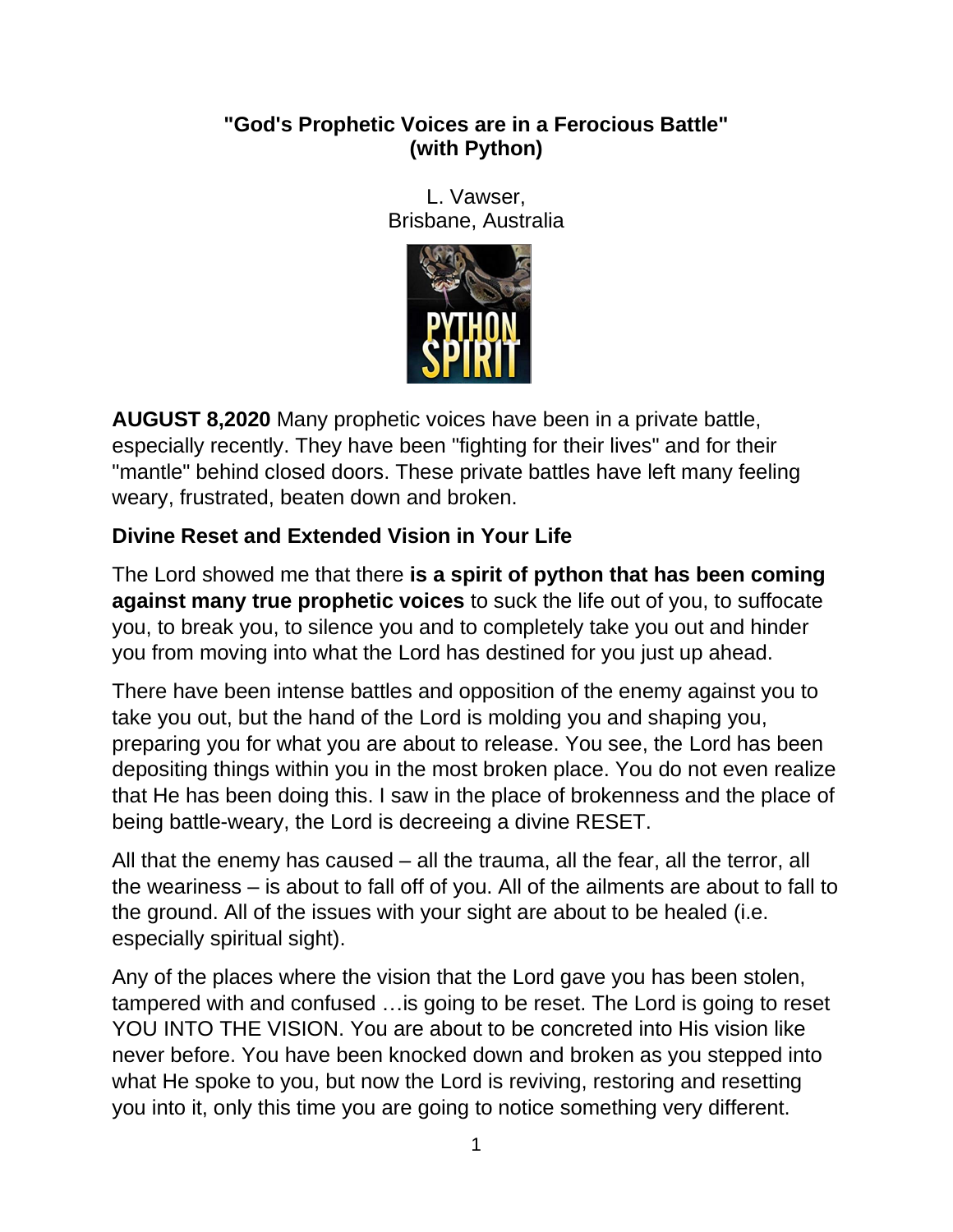In the darkness, in the battle, and in the wilderness place He has EXTENDED the vision. I heard the Lord say: "NOW I am about to release the vision. NOW I am about to release the EXTENDED VISION – the vision with INCREASE!" Broken and Stolen Places Completely Restored I then had a vision and I saw Jesus walking over to each prophetic voice (that has been under this attack) and He was ministering to them. They wept as He ministered to them because their weariness was deep from being in the fire.

He placed His hand under their chins and He spoke, "You have been found FAITHFUL!" As His word fell from His mouth, it came upon them like honey and oil together. As I watched the honey and the oil from His word pour over them, from the tops of their heads to the bottoms of their feet, I saw that NOTHING was left untouched. I heard the word "RESTORED!" thundering around me.

I heard the resounding promise of Jeremiah 30:17 for these prophetic voices: **"For I will restore health to you, and your wounds I will heal, declares the LORD, because they have called you an outcast: 'It is Zion, for whom no one cares!'"** Healing had happened. An increase of anointing had taken place. All of the broken and stolen places were completely restored.

This is Your Greatest New Beginning God then spoke again: "Many of you have been in these fierce, private battles fighting for your lives, crying out to Me, saying 'Lord, this is the end.' But I am decreeing this is your greatest new beginning! Where you thought you had come to the end and could not go on, I have brought you to the place of promotion.

For in these fierce battles, I have done things within you and placed things within you that you have not yet seen. "You have remained faithful in the midst of the fire and I have broken down what needed to be broken down, even while the enemy was attempting to suffocate you, and now you are moving into the greatest promotion of your (assignment) and the release of your voice upon the earth."

# **An Anointing like That of John the Baptist**

The Lord showed me that this spirit of python has attempted to steal and suffocate these prophetic voices. Those of you who have been in intense, private battles, you know that your voice has been stolen and hindered because you have been crying out to the Lord about this very thing. I then heard the Lord say, "The enemy attempted to silence you but you are now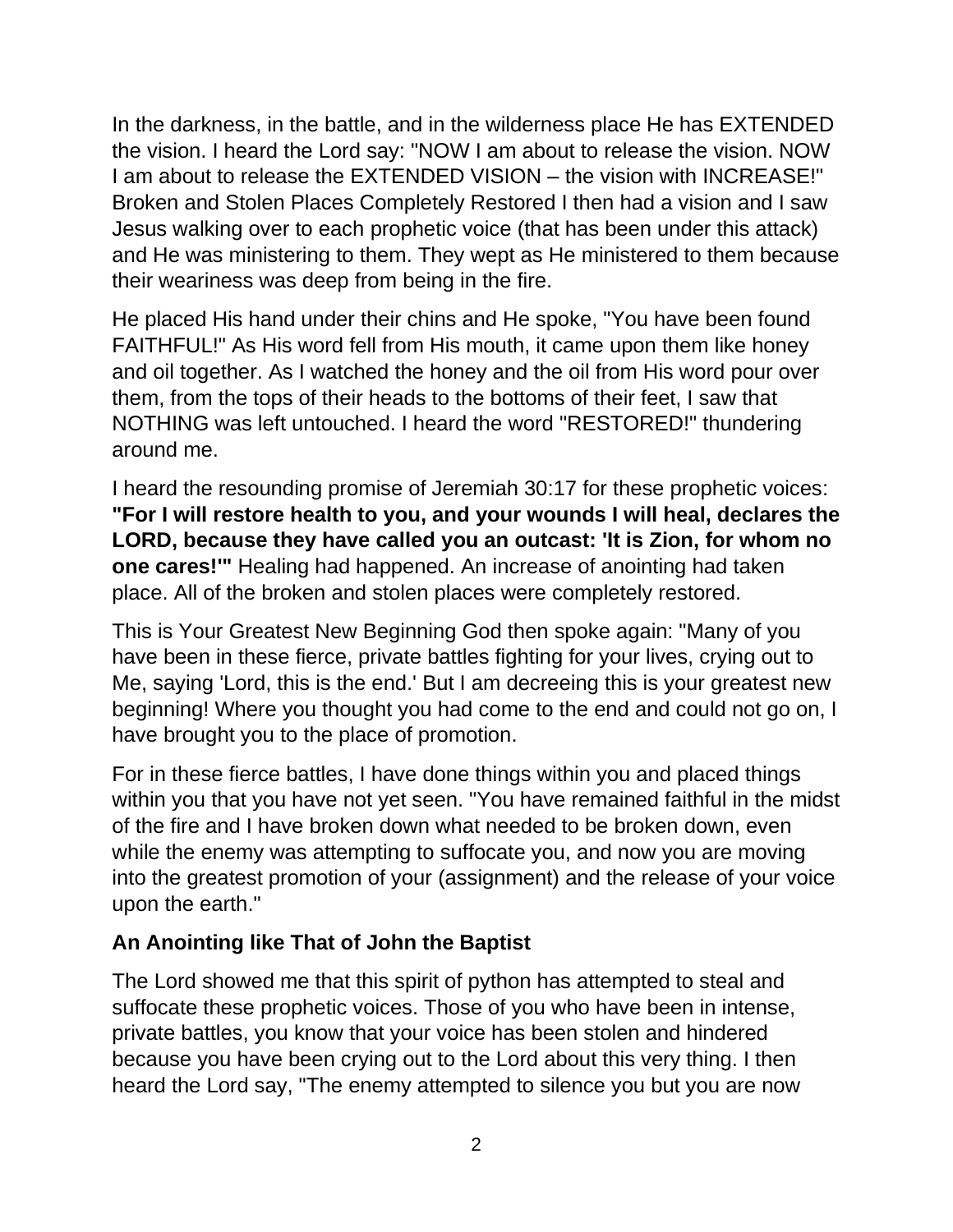moving into an increase of anointing like that of John the Baptist, to prepare the Body of Christ for the revealing of My glory and majesty!"

John the Baptist and Elijah prophets have been hit HARD lately, but that's because the Lord is about to release upon them the most significant, weighty, and anointed words that they have ever received to prepare the Body of Christ for the revealing of His majesty and glory... those of you who have been in these private battles: have hope, for your deliverance is nigh and the Lord is increasing the oil of His presence and anointing upon you.

Fear and intimidation in the battle has attempted to stop you from moving forward or speaking, but I hear Zechariah 2:5 for you**: "'For I,' declares the LORD, 'will be a wall of fire around you, and I will be the glory in your midst.'"** The fear and intimidation has been intense, but the hand of the Lord is over you. There is an increase of angelic hosts surrounding you, and what the enemy has been whispering are lies and WILL NOT touch you or your family.

You have been broken down by the battle but the Lord's hand in the brokenness has been forging and forming you. You are the clay and He is the Potter (Isaiah 64:8) and in the midst of the battle you have continued to cry out, "YOUR WILL BE DONE!" Pride, self-promotion, self-agendas, impurity of heart, judgments and bitterness have been broken off of you.

The brokenness has been hard, but what the Lord is doing in the midst of it all is beautiful. The private battle may have felt like it almost killed you, but the demonstration of His restoration will be seen publicly by all around you.

# **Stewardship of the Heart Take courage!**

For in the areas where there have been such an intense, private battle over your voice, breakthrough is upon you and this breakthrough will cause you to forerun and carry the NEW SOUND He is releasing. Unlike any other season before, I feel the weightiness of **the fear of God over stewardship of the heart**. The people who the Lord is raising up, are carrying the new sound, of those who are walking in purity of heart. They will come out of the woodwork carrying this new (sanctifying) sound of the Lord. They have been forged in the fire and forged in the battle, and they walk with one agenda: which is, to minister to Jesus and see His Kingdom established (within people) and His glory revealed upon the earth. **"Then the glory of the LORD will be**